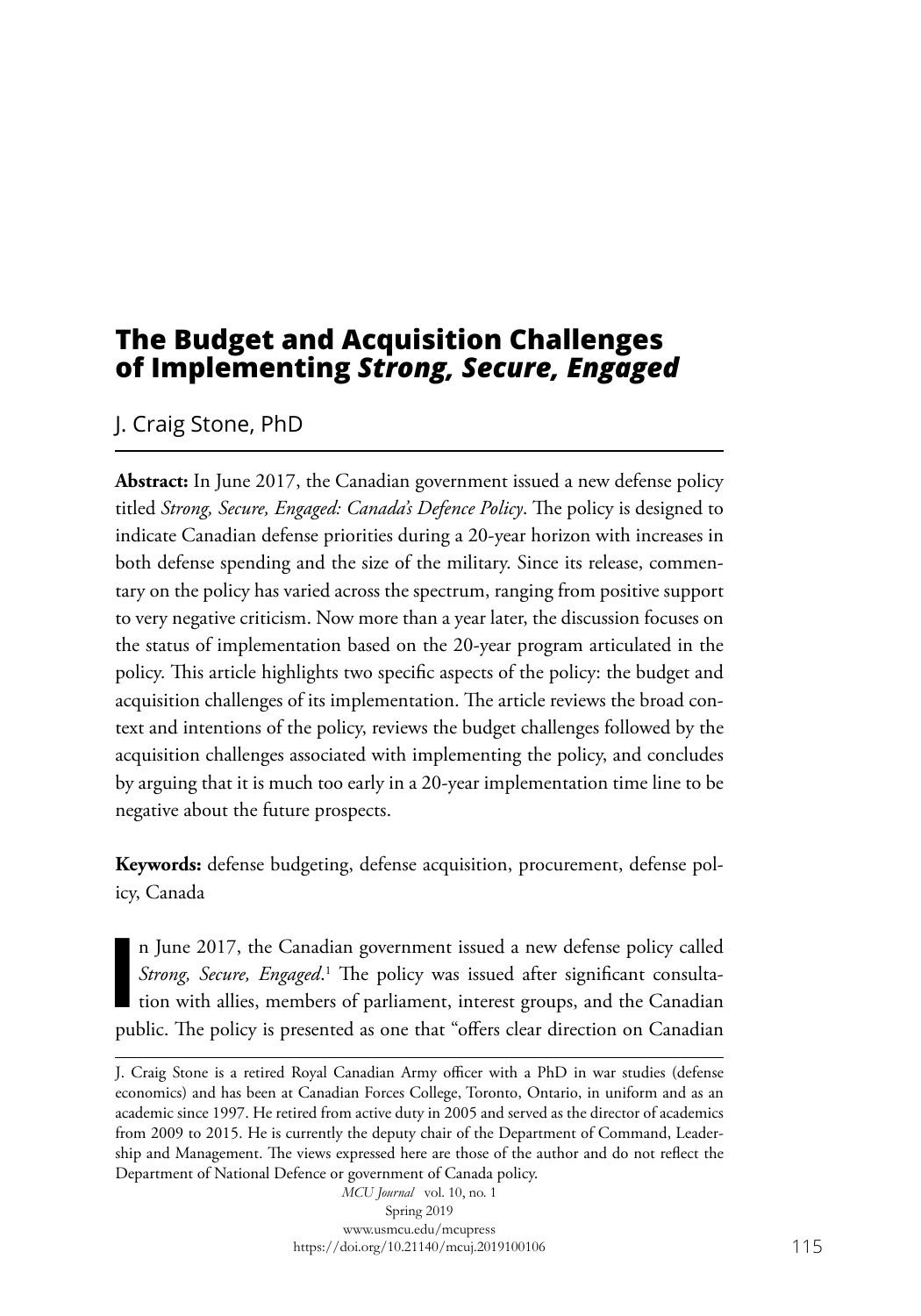defence priorities on a 20-year horizon. It increases the size of the Canadian Armed Forces, affirms Canada's unwavering commitment to its long-standing alliances and partnerships, and provides vital new investments to ensure our women and men in uniform have the modern tools they need to succeed in and return home safely from—operations."2 Since its release, commentary on the policy has varied, ranging from positive support to very negative criticism.

Now, more than a year later, the discussion focuses on where implementation is currently for the 20-year program articulated in the policy. The intent of this article is to highlight two specific aspects of the policy: the budget challenges of implementing *Strong, Secure, Engaged* (SSE) and the acquisition challenges of implementing SSE. A separate but related issue is the intended sequencing of implementation. The article will first review the broad context and intentions of the policy and then present some of the criticisms that have been identified more recently. Next, the article will review the budget challenges, followed by the acquisition challenges associated with implementing the policy, and conclude by arguing that it is much too early in the implementation process to be negative about the future prospects.

## *Strong, Secure, Engaged*

The new defense policy is a significant policy statement by the government. SSE provides a commitment to grow the budget on a cash basis from \$18.9 billion in 2016–17 to \$32.7 billion in 2026–27.<sup>3</sup> SSE indicates that the policy is rigorously costed, transparent, and fully funded.4 This is a 70 percent increase in the budget in the next 10 years. As Eugene Lang has observed, the government did not campaign on increasing defense spending and "the coalition of voters that elected the Trudeau Liberals was not calling for an increase in military spending."5 The Liberal Party, lead by Justin Trudeau, defeated then-prime minister Stephen Harper and the Conservative Party in the fall election of 2015. As the leader of the Liberal Party, Justin Trudeau campaigned on growing the middle class and on increasing spending for more traditional social policy issues such as education and health care. The only significant references to defense were that he would not buy the Lockheed Martin F-35 Lightning II and that he would return to United Nations peacekeeping missions. Upon election, the new government committed to launching a defense policy review. This was consistent with past practices for Canada when ruling parties change. New governments have generally conducted defense policy reviews and issued a defense policy document.

The growth in funding for SSE is even more significant when one acknowledges that Canadian governments have generally not significantly increased defense spending when running deficits. Typically, when revenue shrinks and deficits increase, defense spending is reduced to help return to a balanced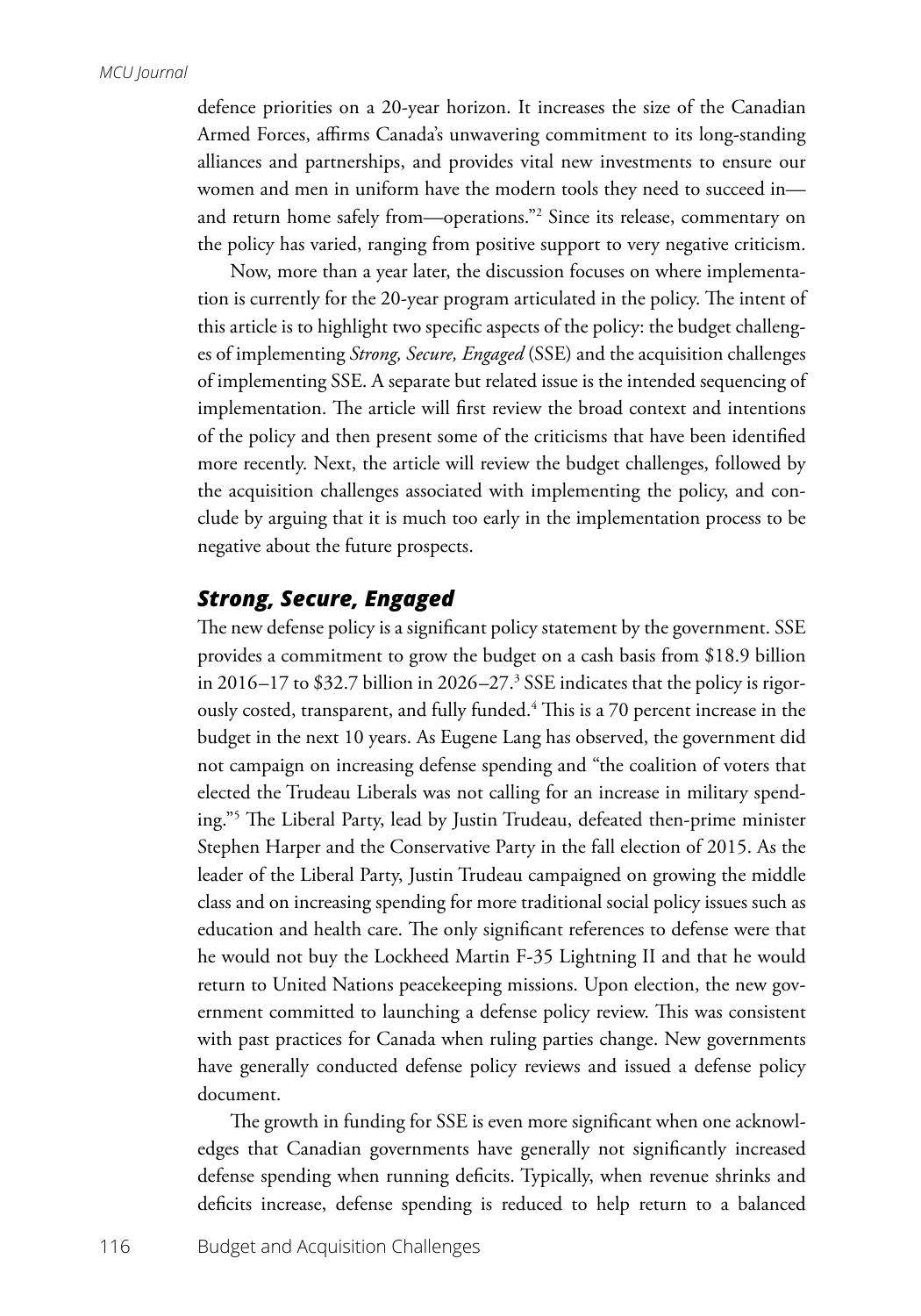

**Figure 1.** Canadian defense expenditures, 1950–2025 (billions)

*Source: Public Accounts of Canada and* Strong, Secure, Engaged

budget. SSE breaks with this tradition. The defense budget is growing while the government runs a deficit with no immediate plan to return to a balanced budget.

Figure 1 shows historical defense spending in Canada with the projected spending that is articulated in SSE. SSE suggests significant budget increases on a cash basis out to FY 2026–27. Figure 2 provides the budget forecast that is advocated in SSE and shows an expected decrease of almost \$5 billion a year in funding post 2026–27, "reflecting the completion of major capital projects" that are expected between 2017 and 2027. $^6$  The assumption is that, once the large capital investments are made between 2017 and 2027, defense will then be recapitalized and will not require as much money to sustain whatever missions and tasks the government is asking them to fulfill. The difficulty with this notion is that no one can predict the security environment and subsequent military capabilities that will be required that far into the future.

More importantly, the government has clarified the funding allocations between accrual and cash allocations so that "the management and planning of capital assets will be on a purely accrual basis."7 This is a significant improvement over the previous system that had two separate capital budgets governed by different rules—one was accrual and the other was a modified cash basis.<sup>8</sup> The government has indicated that it will allocate an additional \$48.9 billion during the next 20 years on an accrual basis with \$33.8 billion allocated to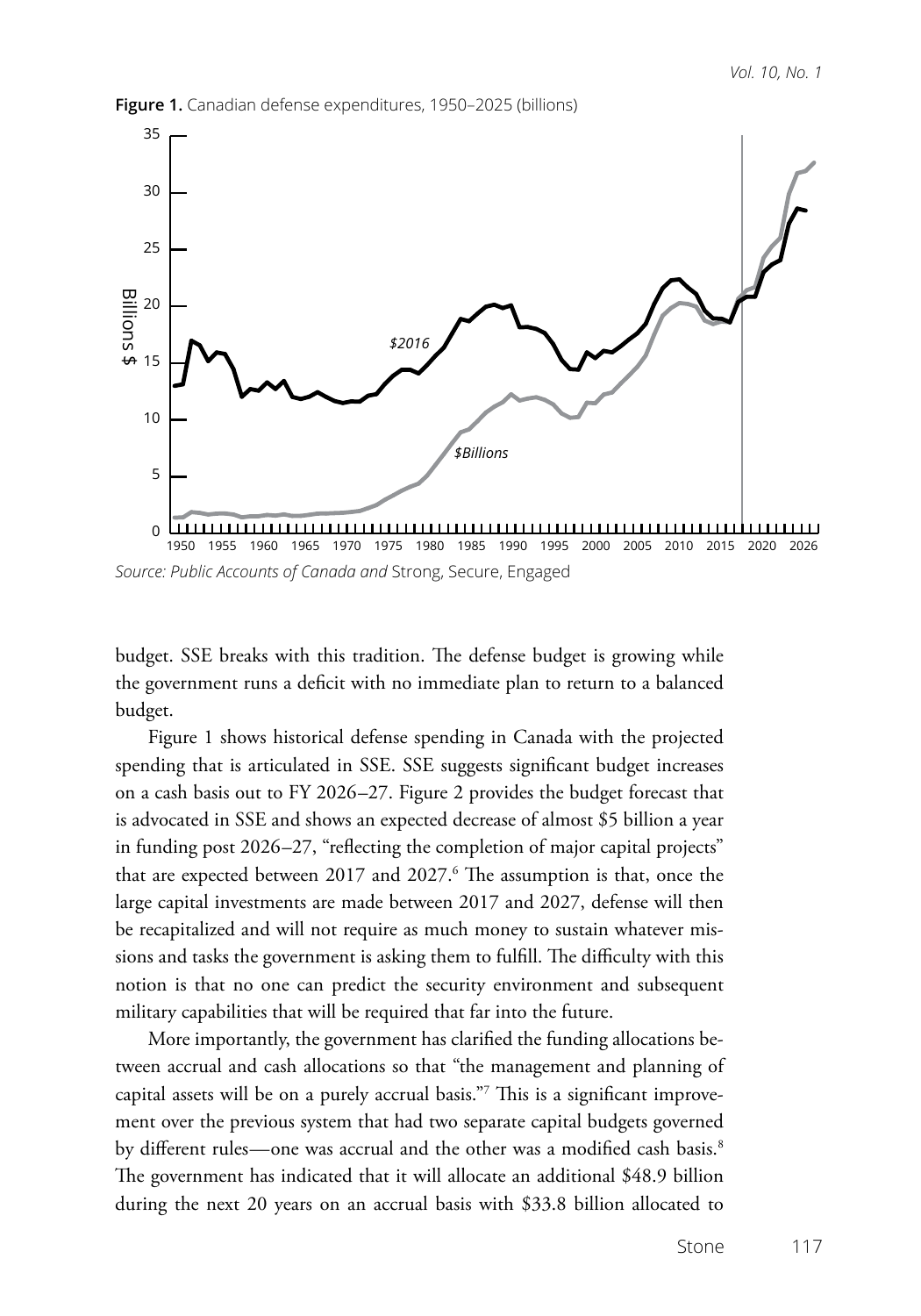### *MCU Journal*



#### **Figure 2.** Actual and forecasted defense budget (cash basis)

*Source:* Strong, Secure, Engaged, *98*

| Fiscal year   | <b>Accrual basis</b> | Cash basis           | Fiscal year | <b>Accrual basis</b> | Cash basis |
|---------------|----------------------|----------------------|-------------|----------------------|------------|
| 2016-17       | \$17,148             | \$18,908             | $2022 - 23$ | \$20,870             | \$26,048   |
| $2017 - 18$   | \$17,174             | \$20,683             | $2023 - 24$ | \$22,092             | \$29,879   |
| 2018-19       | \$17,636             | \$21,428             | $2024 - 25$ | \$23,278             | \$31,741   |
| $2019 - 20$   | \$18,677             | \$21,714             | $2025 - 26$ | \$23,899             | \$31,931   |
| $2020 - 21$   | \$19,464             | \$24,276             | $2026 - 27$ | \$24,551             | \$32,673   |
| $2021 - 22$   | \$20,015             | \$23,315             |             |                      |            |
|               |                      |                      |             |                      |            |
|               |                      | <b>Accrual basis</b> |             | Cash basis           |            |
| 10-year total |                      | \$207,654            |             | \$265,688            |            |
| 20-year total |                      | \$497,012            |             | \$553,003            |            |

**Table 1.** Defense funding (millions)

*Source:* Strong, Secure, Engaged*, 43*

capital assets and \$15.1 billion allocated to operating requirements.9 Table 1 provides the funding identified in SSE for both cash and accrual during the next 20 years.

Although there are a number of significant policy issues in SSE, what is of concern for this discussion are the budget and acquisition issues. SSE clarifies a considerable number of capability initiatives, and it indicates that forecasted funding for the next 20 years will be \$497 billion on an accrual basis and \$553 billion on a cash basis.<sup>10</sup> This is a significant allocation of money for the government, particularly because they did not campaign on increasing the defense budget. Nevertheless, there have been several criticisms both when the policy was first released and more recently as the first-year anniversary of its release has passed.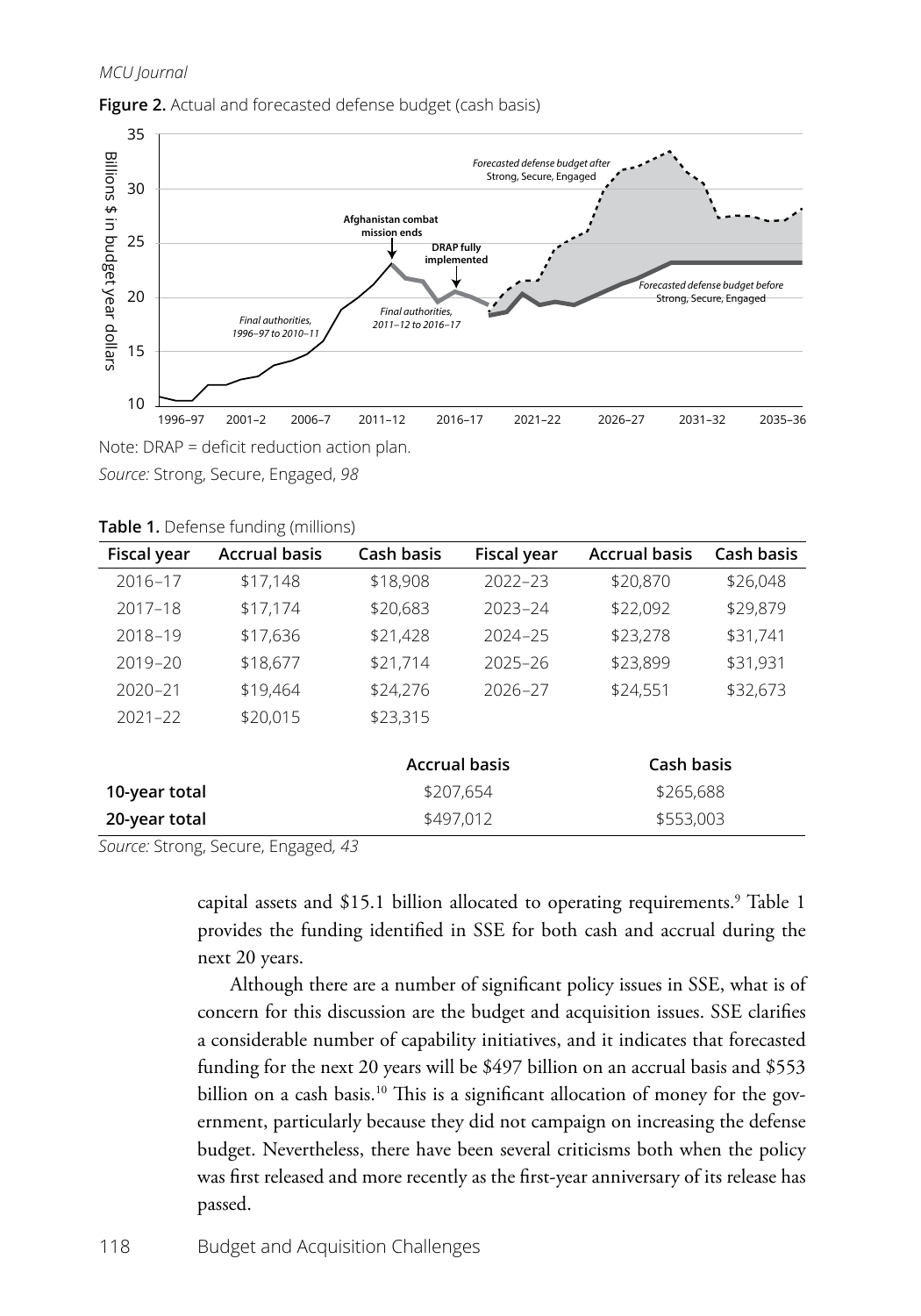Criticisms related to the budget generally address whether the promised funding will actually happen and whether the Department of National Defence (DND) is actually capable of spending the money. Three specific issues are relevant to the first broad area of criticism on whether the promised funding will actually happen: the dependability of funding, the state of the economy and the business cycle, and whether the numbers really add up.

## **Is the Money Really Available Long Term?**

A review of past Canadian defense policies illustrates that governments will often blame or imply blame to the previous government for what ails the Canadian DND and then promise long-term, stable funding only to alter the course when the circumstances change. For example, the 1987 defense policy referenced "decades of neglect and a significant commitment capability gap," implying the previous government had not provided the requisite funding to defense.11 The 2008 defense strategy indicated that "through stable and predictable defence funding, the Canada First Defence Strategy provides the planning certainty required to allow the Government to continue rebuilding the Canadian Forces into the state-of-the-art military that Canada needs and deserves."12 Again, the implication was that the previous government had failed to provide adequate funding.

The current government's SSE indicates "that it is the most rigorously costed ever developed and fully funded."13 The reality is that these promises are generally overtaken by events and the promised long-term funding never happens. The promised increases in the 2008 *Canada First Defence Strategy* never really happened because the financial crisis of 2008–9 led to a \$2.5 billion reduction in defense funding. When Canadian governments face fiscal challenges, defense funding is often reduced because it is the largest portion of discretionary spending. A separate but related issue is whether it is realistic to expect a defense policy to last 20 years without being changed—and the answer is no. That is not to imply that senior leaders do not appreciate this fact—they do, but they also realize that this is the policy today that they need to implement, and they will deal with adjustments along the way as they occur.

Complicating this generalized observation about resource constraints, the Canadian economy is likely approaching the end of its current business cycle if past experience is considered.<sup>14</sup> Gross domestic product (GDP) and employment has been growing since the last downturn in the Canadian economy after the financial crises in 2008–9. The current trade uncertainty that exists globally, including whether the recent North American trade agreement is actually ratified and the broader global challenges based on U.S. priorities, adds to the uncertainty and increases the likelihood that growth in the Canadian economy will be at a slower pace. The government's most recent budget in February 2018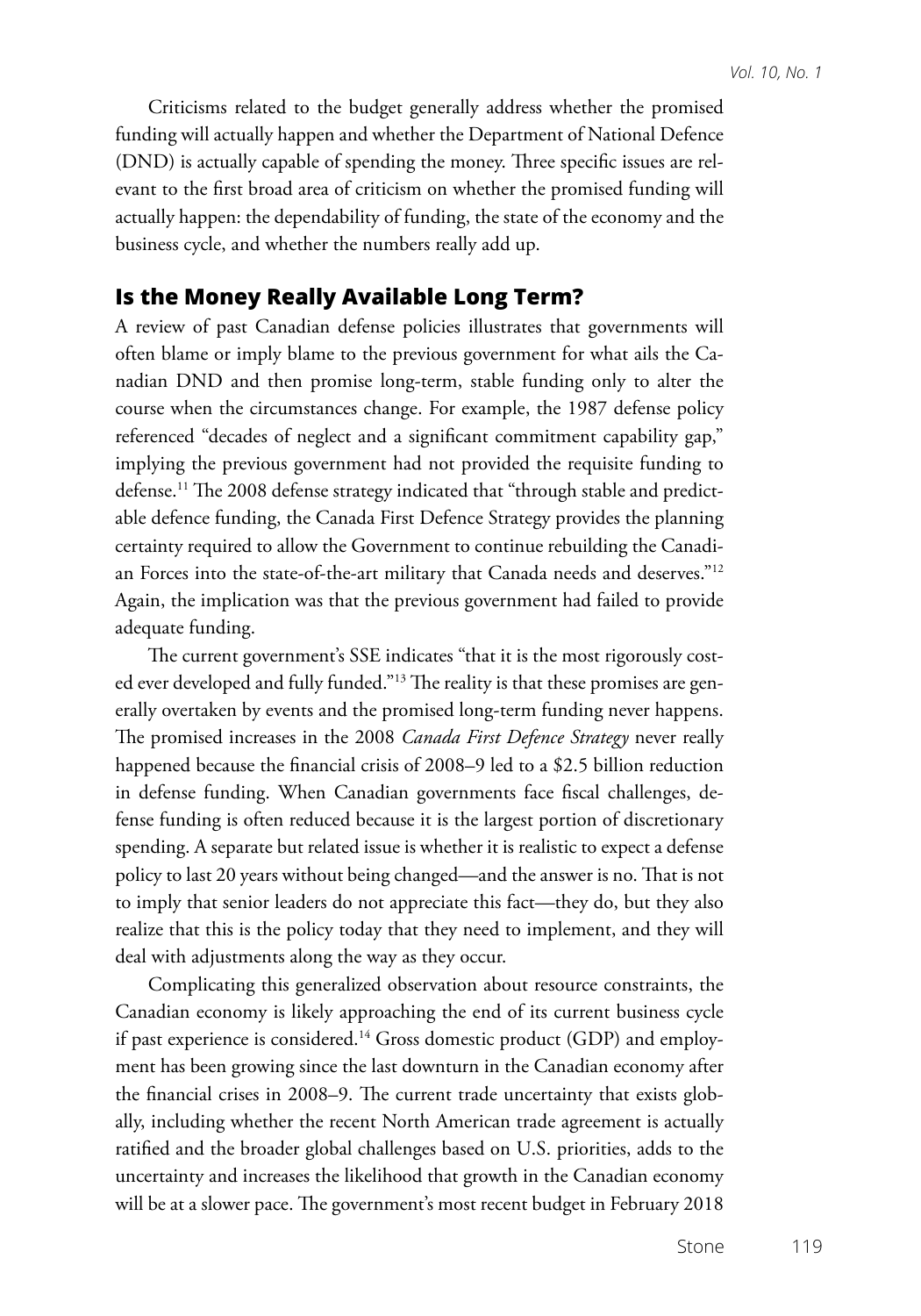indicates that planning for the fiscal environment based on average private sector forecasts will be 2.2 percent for 2018 and less than 2.0 percent from 2019 to 2022. Their fall update remains consistent with this planning forecast and is a reduction from their planning in the 2017 budget that was utilized for the development of the SSE.15

The last criticism is how dependable the government's numbers are, particularly because they have claimed it is the most rigorously costed defense policy ever released. *Rigorously costed* means that a number of different organizations have agreed to the expected costs for the defense policy. It might very well be rigorously costed, but the government's percentage of GDP data does not add up. The author notes that the government's own projected growth data in its 2017 budget would have allocated 1.4 percent of GDP on defense at \$35 billion versus \$32.7 billion, a difference of slightly more than \$2 billion. More recent 2018 budget documents indicate that GDP will be \$20 billion larger in 2022 than expected in 2017, so 1.4 percent of GDP will be even larger. Although the intention is not to make a case for establishing defense budgets based on GDP, the focus on GDP is important in the context of SSE because the government also has changed how it is defining defense expenditures.16 SSE indicates that the government is going to include other expenditures that are allowed under the North Atlantic Treaty Organization (NATO) definition but have not been part of Canadian reporting prior to this year. What that implies is that the data in table 2 can be interpreted differently depending on what line in the table you want to focus on. Spending on defense will actually decrease to 0.79 percent of GDP and individuals will need to have confidence the table's "Changes to Defense Policy" line, which indicates a spending increase of 0.43 percent of GDP, will actually come to fruition to achieve the 1.4 percent of GDP level.<sup>17</sup>

There is nothing fundamentally wrong with the government articulating spending data in accordance with the NATO definition. It does not meet the targeted 2 percent of GDP agreed to by NATO nations, but it does meet the 20 percent of defense spending target for investment in capital equipment. Never-

|                                                          | 2016-17 | 2018-19 | 2020-21 | $2022 - 23$ | 2024-25 |
|----------------------------------------------------------|---------|---------|---------|-------------|---------|
| National defense spending                                | 0.97    | 0.98    | 0.91    | 0.85        | 0.79    |
| Defense spending: other depart-<br>ments                 | 0.22    | 0.22    | 0.19    | 0.18        | 0.17    |
| Subtotal                                                 | 1.19    | 1.20    | 1.10    | 1.04        | 0.97    |
| Changes to defense policy                                | 0       | 0.06    | 0.19    | 0.24        | 0.43    |
| Forecasted defense spending                              | 1.19    | 1.26    | 1.29    | 1.23        | 1.4     |
| Major equipment as a percent-<br>age of defense spending | 10.84   | 19.77   | 21.83   | 23.15       | 32.17   |

**Table 2.** Forecasted defense spending as a percentage of GDP (cash basis)

*Source:* Strong, Secure, Engaged*, table 2, 46*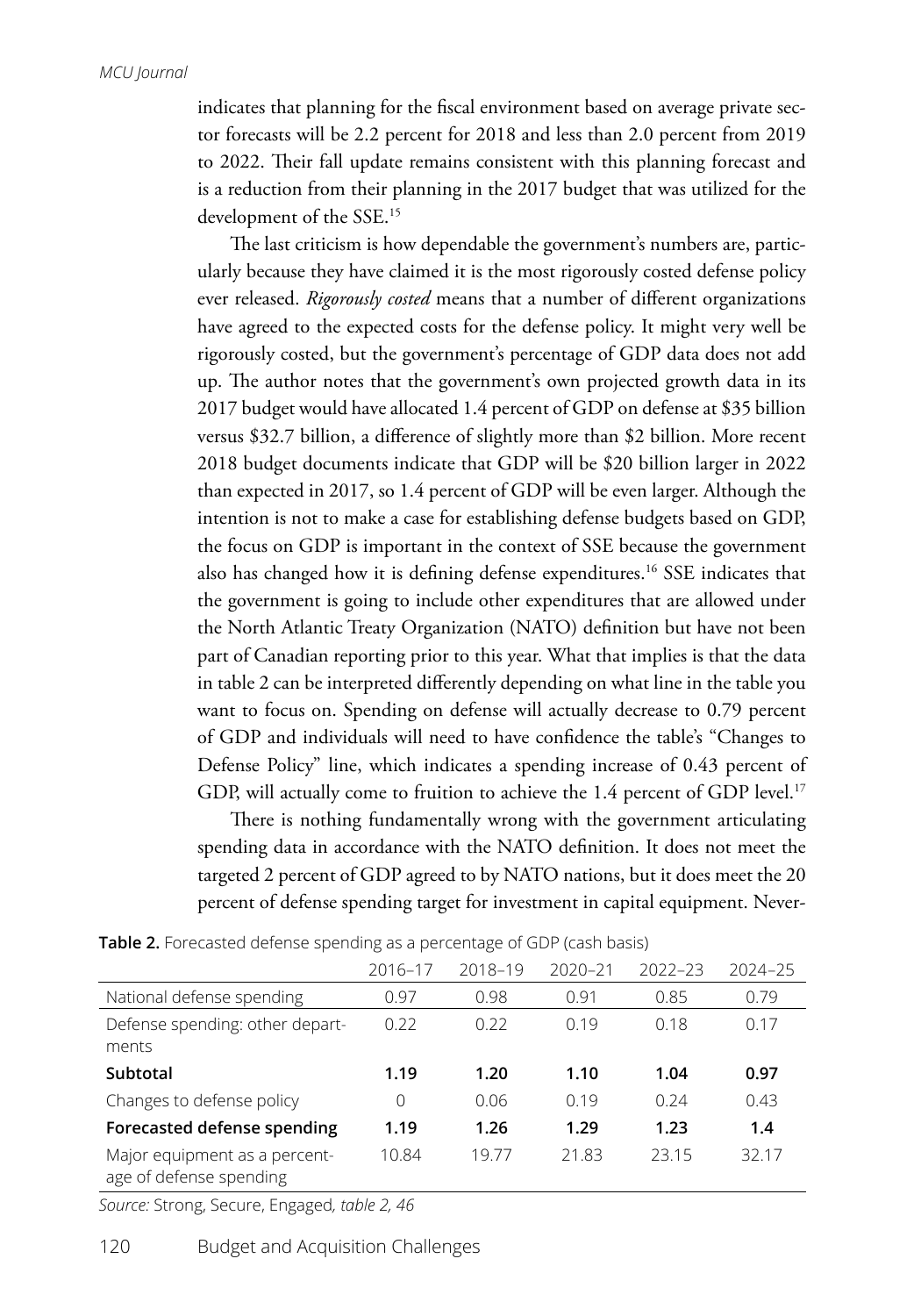

**Figure 3.** Canadian defense expenditures as a share of GDP (%), 1950–2025

*Source: Public Accounts of Canada, Department of Finance Fiscal Reference tables, and* Strong, Secure, Engaged

theless, Canadians need to realize that not all this significant growth in defense spending as a percentage of GDP is actually going to the Canadian Armed Forces.

Of note, the 2 percent target is likely never to be achieved in the Canadian context. Figure 3 shows defense spending as a percentage of GDP from 1950 out to the forecasted growth in 2025. Canadian defense spending has not been at 2 percent since the early 1970s. In discussing what 2 percent of GDP might look like in terms of growth over time to reach that target, the author noted that the defense budget in 2016 would have needed to be approximately \$40 billion rather than the \$18.66 billion it was.<sup>18</sup> The author also considered growing the budget to 2 percent of GDP using increments of 0.1 percent or 0.05 percent per year over time with 2 percent being achieved in 2026 or 2036, depending on the growth option selected. That translated to a defense budget of \$46 billion in 2026 if growth is 0.1 percent a year and \$56.9 billion by 2036. Absent a global war, the Canadian public would likely not support these levels of defense expenditures. Even Canada's lengthy engagement in Afghanistan with people in harm's way did not lead to the government increasing defense spending to 2 percent of GDP.

Despite the concerns mentioned above, the increases articulated in the SSE are substantial and must be viewed as an opportunity moving forward. The government has provided policy guidance, formulated a funding plan, and the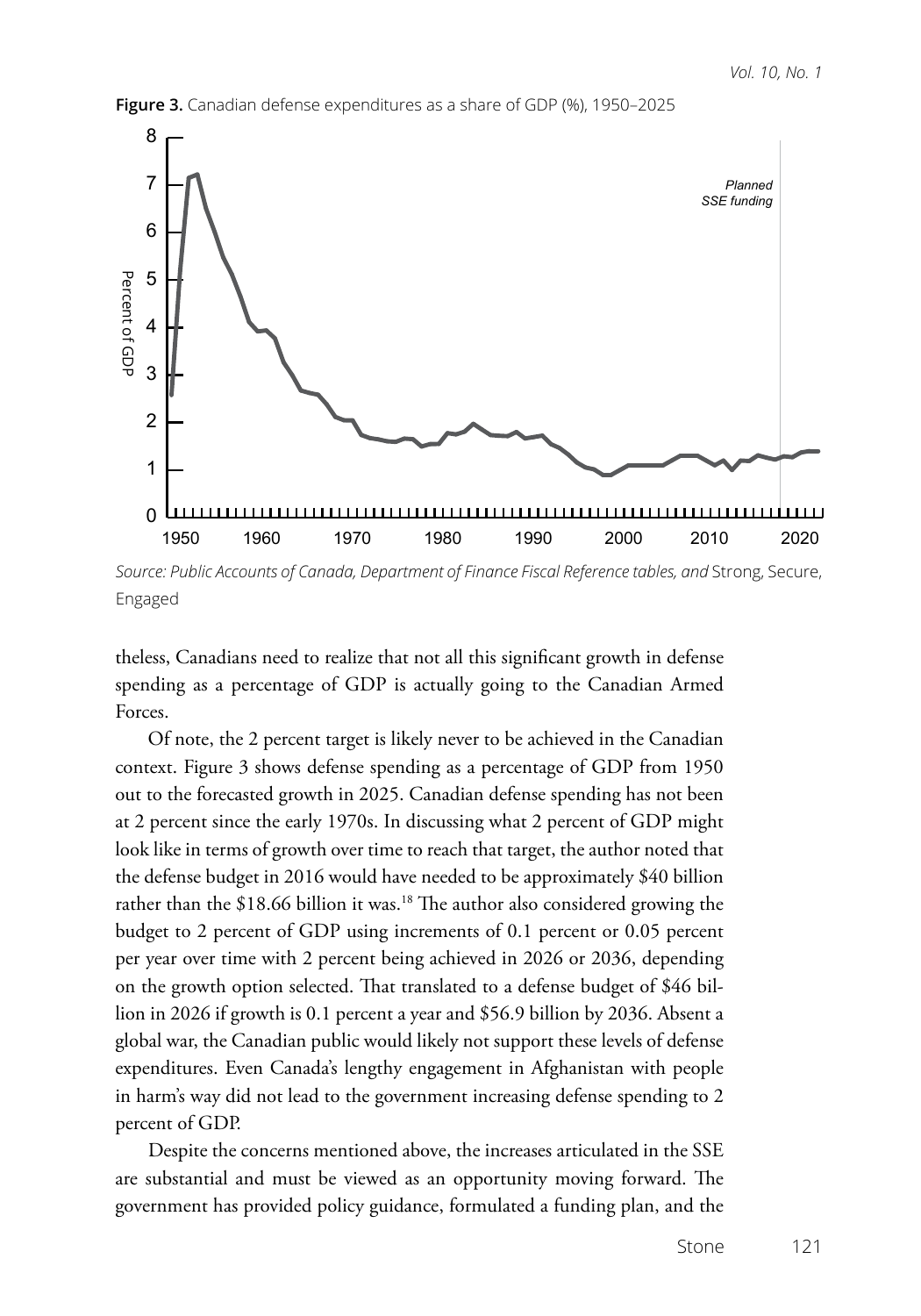money is currently available. DND and the Canadian Armed Forces (CAF) need to plan on it being available, which leads to the second area of criticism can they actually spend the increase in funding?

# **Can the Department of National Defence Actually Spend the Money?**

Criticism in this area deals with whether the DND can hire the people with needed skills required to implement the SSE and whether the DND can move the acquisition and capability projects identified in SSE in a timely manner to match when the funding is available in the government's fiscal framework.

Ross Fetterly notes that the "five primary challenges within Defence in implementing the direction in the 2017 Defence Policy are personnel, experience, sustaining defence as a government funding challenge, support from other government departments and addressing the long-standing legacy of underfunding capital equipment procurement," and then goes on to note that "the vexing issue of enduring military and civilian vacant positions needs to be addressed."19 The CAF has had difficulty in recent years with recruiting the number of individuals required to match attrition rates and now must also grow the force size by 3,500 to include such specialties as space and cyber, two areas where the private sector offers significantly more money.

Different but equally challenging issues exist for the civilian workforce. Recent reductions in the number of public servants as part of the previous government's deficit reduction action plan (DRAP) have created gaps in the experience level for people to manage complex major capital acquisitions. DND is dealing with this issue, as are other government departments, but it takes time to provide the necessary education and experiential opportunities. In addition, the significant number of initiatives in SSE will create external challenges within the federal system with the other departments that are major players in the acquisition system.<sup>20</sup> As Fetterly notes, similar increases in public servants within the three key departments will "also be required in order to develop the enlarged internal capacity to support the defence capital equipment program on a sustained basis."21

Without resolving the personnel issues, improving the speed and effectiveness of the actual acquisition process will be difficult. This is a recognized issue and SSE highlights that the priority in the early years of implementation will focus on workforce issues, both military and civilian. Unlike previous defense policy documents that began with a chapter on the international or global context, the first chapter of SSE begins with a focus on people and the global security environment is found in chapter 4.22 In the 111 new initiatives listed in SSE, the first 28 deal with people issues, while a number of the remaining 83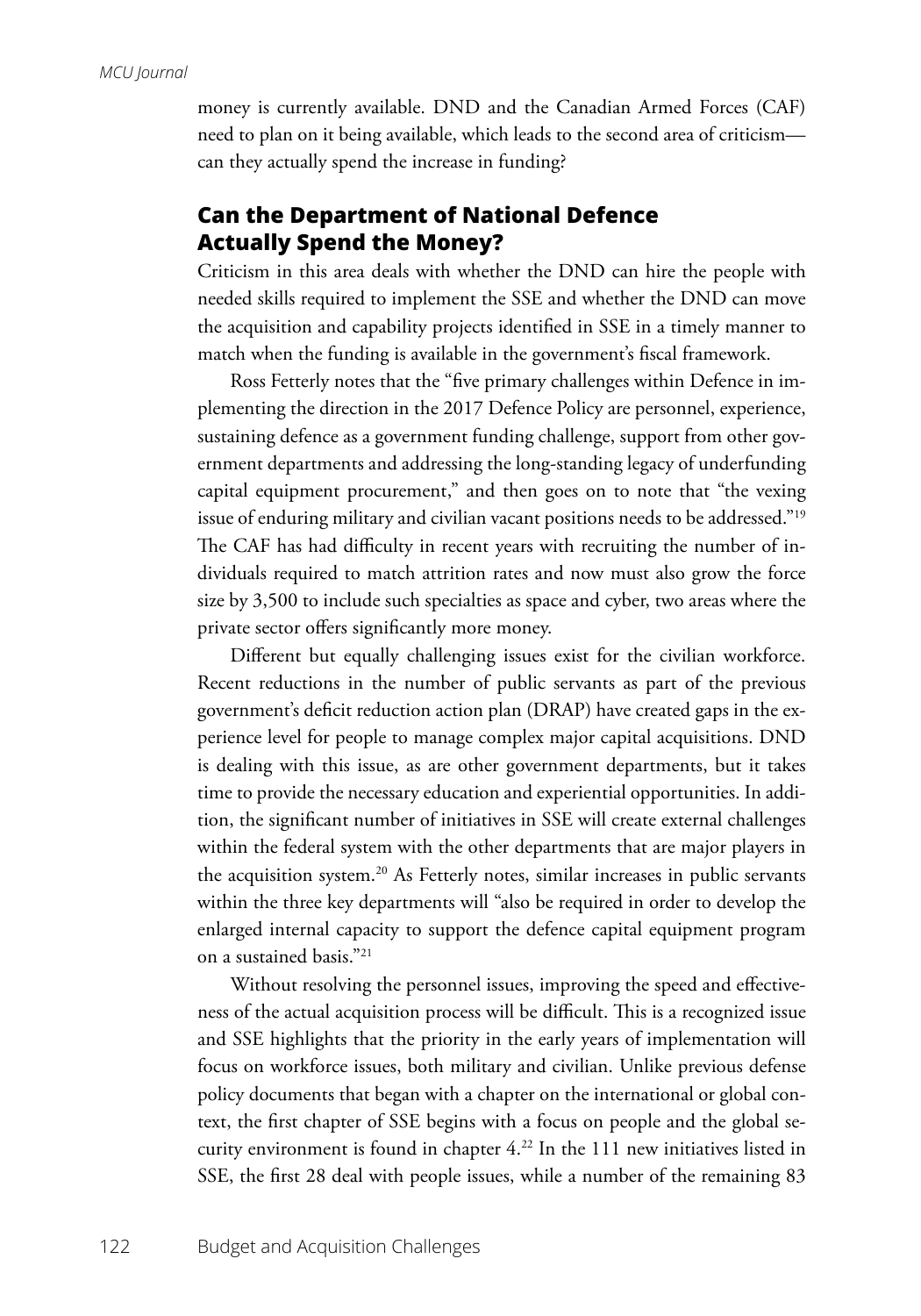have people aspects that will influence implementation.<sup>23</sup> For example, "grow and professionalize the defence procurement workforce . . . the addition of new procurement specialists and enhanced training and professional accreditation for defence procurement personnel" is one of the initiatives listed under Improving Defense Procurement but is a personnel-related issue.<sup>24</sup>

# **Can Acquisition Plans Be Achieved?**

Much has been written about improving the procurement process, and defense procurement reforms have been the subject of reports and studies for decades, including among many of our traditional allies. For example, Bernard Gray in his October 2009 review for the United Kingdom's secretary of state for defense noted that the problem of "Acquisition Reform, as it is generally known, is a subject only about five minutes younger than the acquisition of military equipment itself."25 Ross Fetterly's study of acquisition reforms in other nations begins with a reference to Stephen V. Reeves and his observation that "during the past 50 years, defense acquisition reform panels, studies, reviews, and commissions occurred with such frequency that they could virtually provide lifetime employment."26 Many of Canada's allies have conducted reviews of their procurement processes and implemented reforms. Unfortunately, most of its allies remain in the same position as Canada in terms of not achieving the speed and effectiveness they would like to achieve with military procurement. It is not the intention to discuss procurement reform here because much has already been written on this subject but rather to deal with a couple of specific challenges as it relates to implementing SSE.<sup>27</sup>

In the context of acquisition challenges, the macro-level critique has been the inability of DND to actually spend the money that has been allocated for major acquisitions. David Perry's *Strong, Secure, Engaged So Far* notes that capital spending is falling well short of the planned spending in SSE, with the 2018–19 main estimates identifying \$3.7 billion for capital. This is well short of the \$6.6 billion identified in SSE.28 Importantly, Perry makes the point that DND increased its capital spending by 60 percent during Canada's engagement in Afghanistan and that a similar increase now during a peacetime environment would still not achieve the level of funding identified in SSE.<sup>29</sup> Figure 4 demonstrates the challenge emphasized by Perry. The requirement to move a significant number of large capital investment projects also highlights the importance of getting the people issues, which includes the number of people and also their qualifications and skill sets, sorted out first.

An additional complicating factor is that the initiatives outlined in SSE to improve the process are incremental in nature and only really apply to DND and not the other departments involved in the process. Initiatives 94 through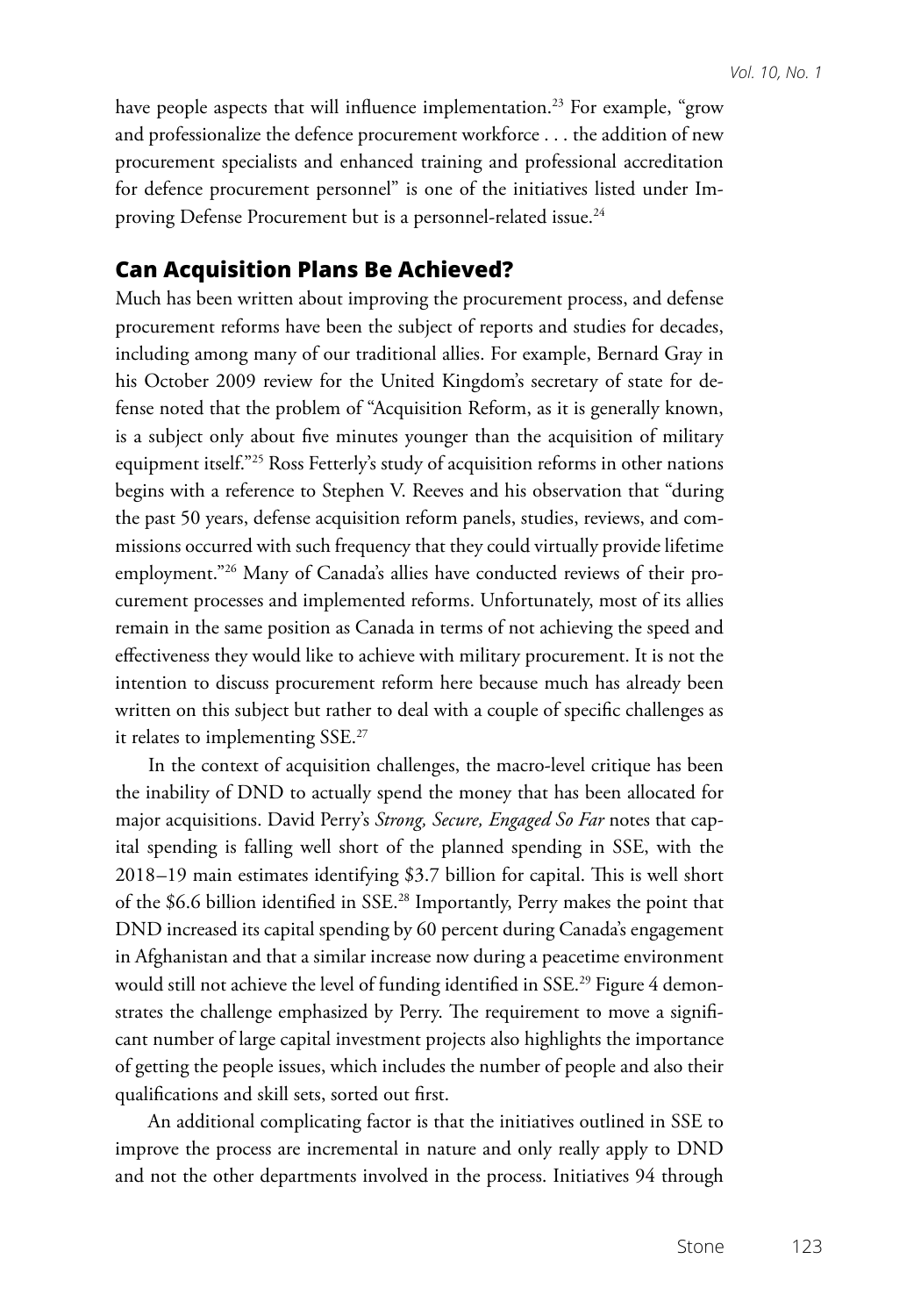### *MCU Journal*

**Figure 4.** Projected capital spending under SSE compared to a projection assuming spending increases at the same rate as between 2005–6 and 2010–11



*Source:* Strong, Secure, Engaged So Far*, 8*

100 are designed "to streamline defence procurement, better meet the needs of the military, and deliver projects in a more timely manner."30 These are summarized by Perry as:

> reducing project development and approval timelines by at least 50 percent; increasing DND's delegated contracting authority to \$5 million by 2018; increasing transparency with defense associations; providing regular project updates; growing and professionalizing the procurement workforce; incentivizing Canadian research and development; and ensuring procurement adheres to environmental standards.<sup>31</sup>

As Eugene Lang notes, most of these "are holdovers from the 2014 Defence Procurement Strategy of the previous government" and "suggests it [DND] sees the responsibility for defence procurement problems lying largely outside its domain and inside the realms of the other departments involved in the process."32 Although this may be more critical than required, since there are problems in the other departments as well, Lang's broader point that the other departments "face no pressure to improve or streamline their part of the process to help DND spend its capital" is true.<sup>33</sup> Until the prime minister actually tells the ministers that they need to care and the deputy ministers have supporting DND as part of the performance bonuses, there will be no incentive for a whole-of-government priority for implementing all of the initiatives in SSE. It is up to DND to lead this process and make it happen.<sup>34</sup>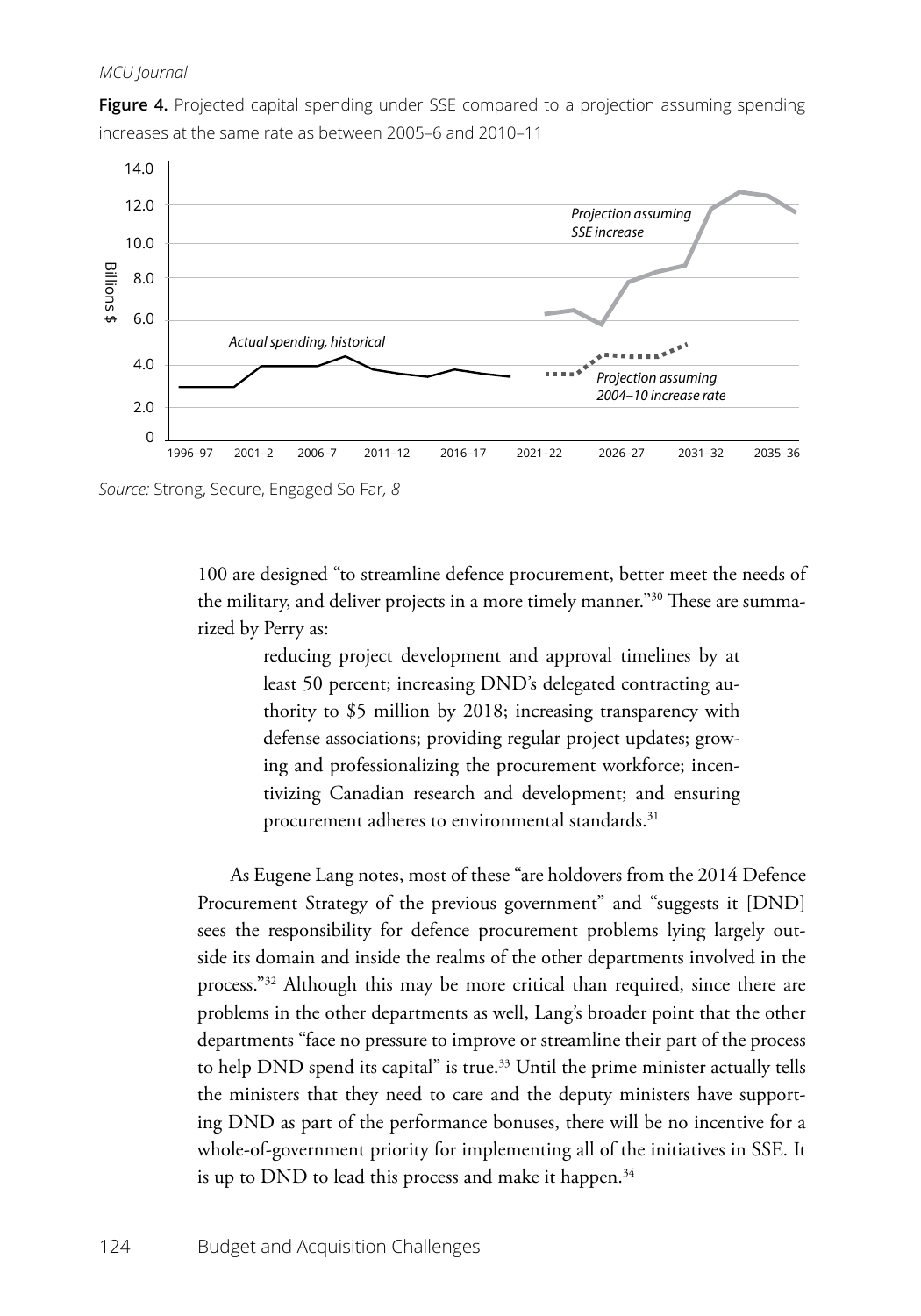# **Conclusion**

Despite the criticism that exists about where DND is with the implementation of SSE, this can also be considered a very positive time to be in Canadian defense. SSE has actually prioritized people first and has a stated intention to get both the numbers of people and the skill sets and qualifications sorted out so that it can actually get on with all of the other initiatives articulated in SSE. Capital spending will remain a challenge but changes within the internal governance process, a more deliberate focus on business analytics and measurable performance criteria, combined with more top down direction on what to prioritize when will help. It remains early in the implementation process, particularly when one considers that only a limited number of people inside the department had any knowledge of SSE until it was released to the public, and it is a 20-year plan. Consequently, much of this time has been spent with staff getting familiar with all of the initiatives and developing the plans for implementation and approval by the leadership. A more valid assessment of the future longevity of SSE will be required in the coming year as the government moves into an election cycle and wants to start making decisions and force the bureaucracy to keep up.

### **Notes**

- 1. *Strong, Secure, Engaged: Canada's Defence Policy* (Ottawa, ON: Department of National Defence, 2017), hereafter SSE.
- 2. SSE, 11.
- 3. All values are in Canadian dollars unless otherwise indicated.
- 4. SSE, 11.
- 5. Eugene Lang, *Use It or Lose It: SSE and DND's Chronic Underspending Problem* (Ottawa, ON: Canadian Global Affairs Institute, 2018), 1. The Liberal Party defeated Prime Minister Stephen Harper and the Conservative Party in fall 2015.
- 6. SSE, 98. See figure 2 of actual and forecasted defense budget spending on a cash basis in SSE.
- 7. SSE, 43–44. This is a significant improvement from the previous system that had two separate capital budgets governed by different rules. One was accrual and the other was a modified cash basis. A more detailed discussion on the differences between accrual and cash accounting practices is outside of the scope of this article. For more information on the subject, the reader should see LtCol Ross Fetterly and Maj Richard Groves, *Accrual Accounting and Budgeting in Defence* (Kingston, ON: School of Policy Studies, Queen's University, 2008). For a line definition of the differences between accrual and cash accounting as it relates to an example for buying a ship, see SSE, 99–100.
- 8. See David Perry, *Following the Funding in Strong, Secure, Engaged* (Calgary, AB: Canadian Global Affairs Institute, 2018).
- 9. SSE, 44.
- 10. SSE, 43.
- 11. *Challenge and Commitment: A Defence Policy for Canada* (Ottawa, ON: Department of National Defence, 1987), 43.
- 12. *Canada First Defence Strategy* (Ottawa: Department of National Defence, 2008), 3.
- 13. SSE, 11.
- 14. For a discussion of Canada's business cycles and definitions, see Philip Cross and Phil-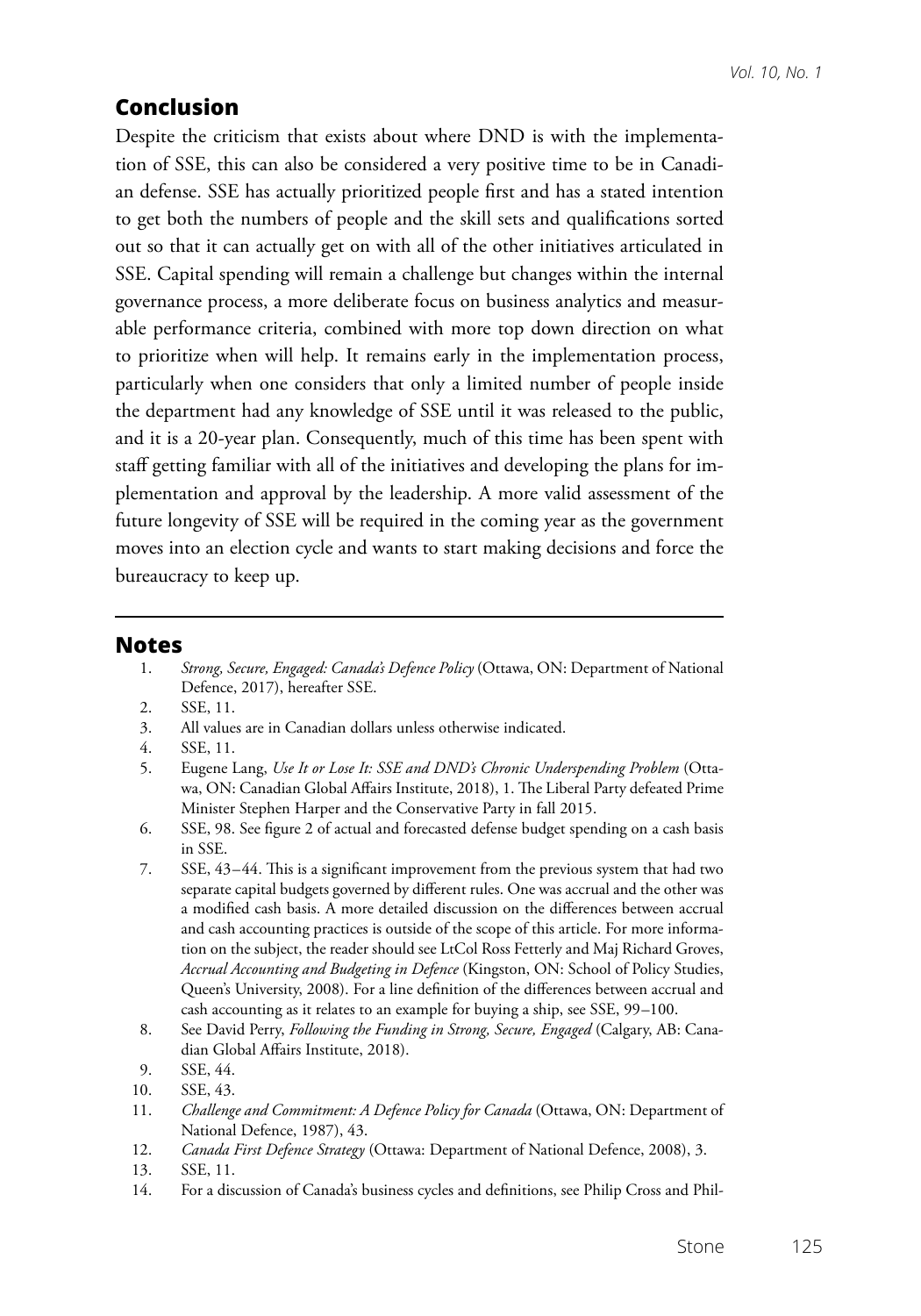lippe Bergevin, *Turning Points: Business Cycles in Canada since 1926*, Commentary no. 366 (Toronto: C. D. Howe Institute, 2012).

- 15. *Equality + Growth: A Strong Middle Class* (Ottawa, ON: Department of Finance, 2018), 300.
- 16. There is no economic reason to establish a defense budget as a percentage of GDP. It does not provide any indication of actual military capability. It is a useful measure that compares how much a burden a nation is putting on its citizens in relation to other nations. The focus on percentage of GDP in SSE is more likely a function of President Donald J. Trump's call for NATO nations to meet the target of 2 percent and the particular way he has done that, combined with other Canada-U.S. relationship issues.
- 17. SSE, 46. The data in table 2 captures some of the actual table 2 data from SSE. The actual SSE table 2 contains yearly defense spending data from FY 2007–8 to FY 2024–25.
- 18. J. Craig Stone, *Growing the Defence Budget: What Would Two Percent of GDP Look Like?* (Ottawa, ON: Canadian Global Affairs Institute, 2017), 4.
- 19. Ross Fetterly, *Implementing Strong, Secure, Engaged: The Challenges Ahead* (Ottawa, ON: Canadian Global Affairs Institute, 2018), 6, 7. Fetterly also has dealt with the personnel issue more directly in *The Importance of People in Defence* (Calgary, AB: Canadian Global Affairs Institute, 2018) as has Lindsay Rodman in *Modernizing the Military Personnel System: Lessons from the Force of the Future* (Calgary, AB: Canadian Global Affairs Institute, 2018).
- 20. Although there can be any number of federal departments involved in a procurement, the major players are Innovation, Science and Economic Development Canada; Public Services and Procurement Canada; and the Treasury Board of Canada Secretariat.
- 21. Fetterly, *Implementing Strong, Secure, Engaged*, 7.
- 22. For example, the 2008 *Canada First Defence Strategy* began with the "strategic environment"; the 2005 policy statement began with "the international security environment at the beginning of the 21st century"; the 1994 policy statement began with "international environment"; and the 1987 policy began with "the international environment." It is also important for the reader to realize that in Canada the fundamental roles of the Canadian Armed Forces have not changed since the end of World War Two—every defense policy document has articulated roles that basically say the Canadian Armed Forces are to defend Canada, defend North America, and do something by choice such as NATO and the UN.
- 23. See annex D of SSE, which summarizes the list of 111 initiatives in the policy. SSE, 106–13.
- 24. SSE, 75. Note the summary of initiatives at annex D actually indicates 60 procurement specialists rather than an addition of new procurement specialists on p. 75.
- 25. Bernard Gray, *Review of Acquisition for the Secretary of State for Defence: An Independent Report* (London: Bernard Gray, 2009), 15.
- 26. LtCol Stephen V. Reeves (USA), *The Ghosts of Acquisition Reform: Past, Present and Future* (Washington, DC: National Defense University, 1996), 25, quoted in Ross Fetterly, *Defence Procurement Reform in Other Nations* (Kingston, ON: School of Policy Studies, Queen's University, 2009), 3.
- 27. For example, Fetterly's study on *Defence Procurement Reform in Other Nations* covers the United States, United Kingdom, and Australia; and Stone's *Improving the Acquisition Process in Canada* deals with the Canadian system.
- 28. David Perry, *Strong, Secure, Engaged So Far* (Ottawa, ON: Canadian Global Affairs Institute, 2018), 6–7.
- 29. Perry, *Strong, Secure, Engaged So Far*, 7. The significance of this in terms of procurement during Canada's engagement in Afghanistan is that sole source procurements were the norm due to the operational urgency of the requirement. Competitive processes are the norm now and that involves many other players and balancing multiple requirements, particularly economic benefits to Canadian industry.
- 30. SSE, 75.